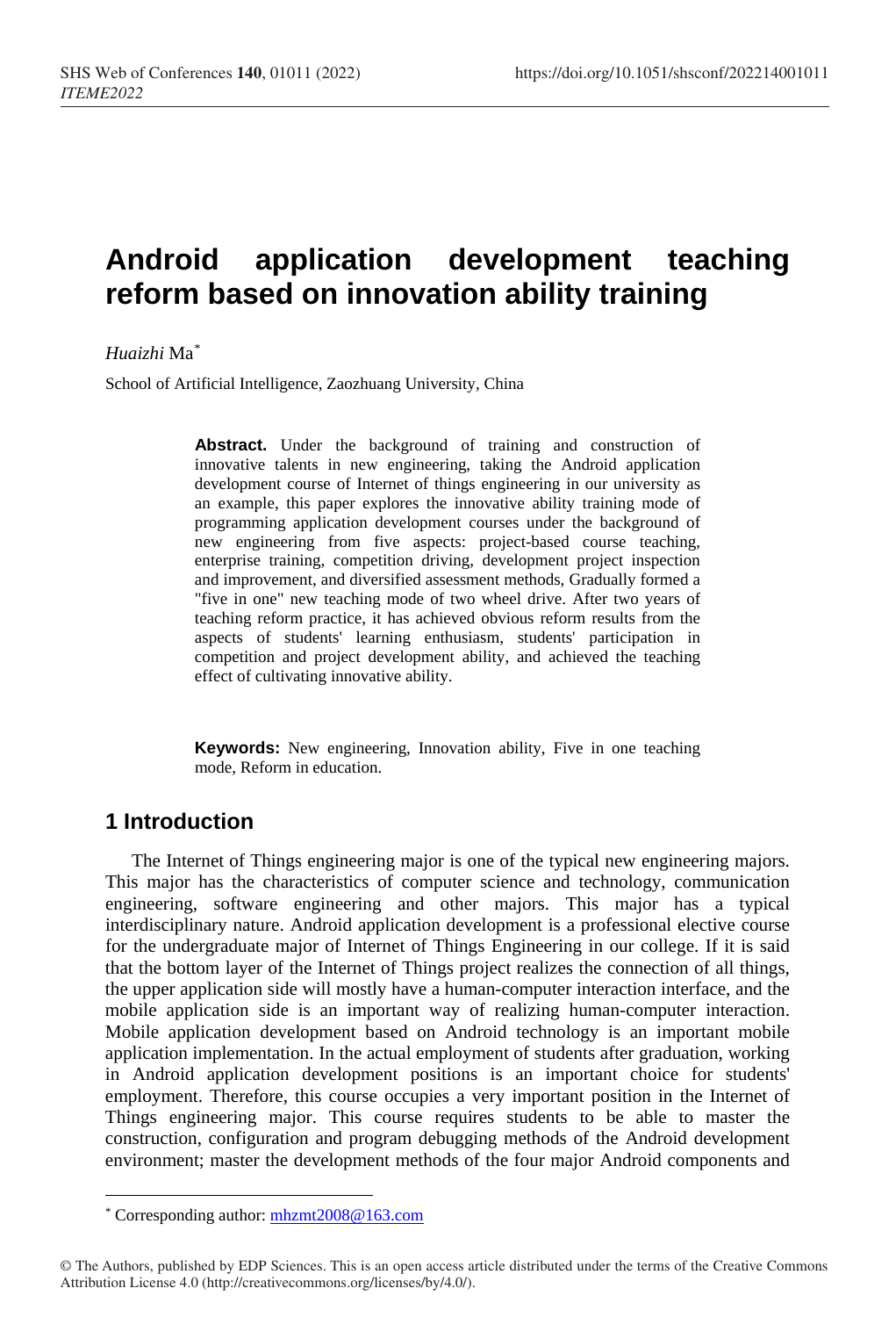interface components, as well as the use of resources and data access; familiarity with Android multimedia, network communication, and database development technologies ; Familiar with the typical Android development framework, able to comprehensively use the knowledge points learned to innovatively develop small and medium-sized mobile applications  $[1-2]$ .

## **2 Current situation and deficiencies**

The traditional teaching method of this course has the following deficiencies: First, it emphasizes theory and ignores application. This course is a software development course, and the realization of the course teaching objectives depends on cultivating students with good mobile application design ability. Under the 4 class hours per week, if there are too many theoretical explanations, students will have less experimental hours, and it is difficult to improve their programming ability. Too much emphasis on theoretical explanation is also a common problem in many current software courses. On the one hand, the reason is that teachers' teaching methods are old-fashioned, and they are accustomed to the theoretical cramming method of teaching. On the other hand, Android development technology is changing with each passing day, and the version iteration is relatively fast, which requires relatively high application development capabilities of teaching teachers. The second is the lack of systematic design of the experimental project, and the singleness of the evaluation of the experimental results. In traditional Android teaching, the course experiment projects are too scattered, mainly from the specific realization of knowledge points, there are too many verification experiments, and there are not enough independent innovation experiments. Capacity is insufficient. Moreover, most of the time, the assessment of course experiments still stays in the writing of paper experimental reports, which takes up a lot of time for students to write paper experimental reports with little practical significance, ignoring the cultivation of students' ability to actually develop and debug programs. Third, the course assessment method is single. The main assessment of the course is the paper-based written test accounting for 70%, and the curriculum design, daily experiments and attendance accounting for 30%. Curriculum assessment is the baton and touchstone for the realization of curriculum teaching objectives, which directly determines whether the curriculum teaching objectives can be better achieved. Unreasonable course assessment methods cannot make course teaching, course assessment, students' learning enthusiasm improve, and students' innovative ability training to form a benign closed loop. Therefore, a good course assessment method should be able to better reflect the positive correlation between applied knowledge and practical development ability.

With the increasing demand for practical application development, the current teaching of Android application development courses is not conducive to improving students' ability to solve complex engineering problems and cultivating students' innovative ability. Therefore, under the background of new engineering construction, taking the basic requirements of building first-class undergraduate courses as an opportunity and cultivating students' innovative ability as the starting point, under the background of the construction of Internet of Things engineering majors in application-oriented universities, it is very necessary to carry out the teaching reform of Android application development courses.

### **3 Curriculum teaching reform measures**

#### **3.1 Adjust theoretical and practical class hours**

This course has strong applicability. Based on this, starting from the 2020 level training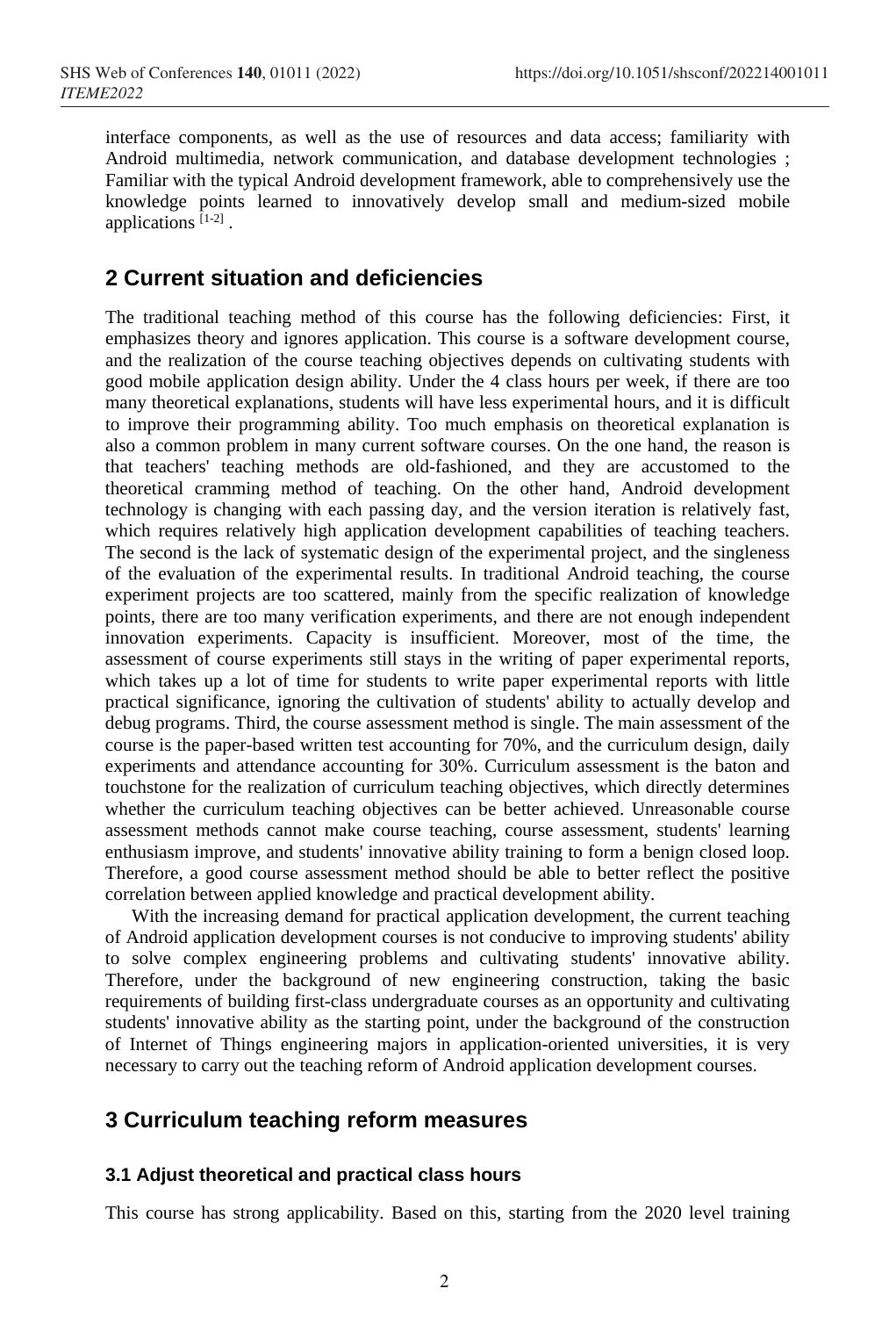method, the course hours are changed from the original  $2+2$  to  $1+3$ . Android development is similar to Java language programming. After learning Java, the theoretical hours of this course can be reduced, so that more hours can be adjusted to experiments, leaving enough time for students to experiment and exchange and evaluate experimental projects. In view of the extensive use of this course in academic competitions, the starting semester will be moved from the 5th semester to the 3rd semester.

#### **3.2 Project-based (PBL) teaching**

The essence of project teaching is a teaching mode based on constructivism. Constructivism and project teaching both emphasize "learning by doing" and emphasize collaborative learning to complete the learning process in the process of solving problems. Change the construction standard of the curriculum from "what to teach" for teachers to "what to learn" for students. Through the project method, students' learning ability and learning effect are improved, and students' practical application development ability and independent innovation ability are cultivated in the project<sup>[3-4]</sup>. As shown in Table 1, some teaching experimental cases are designed in combination with the main teaching knowledge points of this course.

| Serial<br>number | Experiment name                    | Knowledge points involved                     |
|------------------|------------------------------------|-----------------------------------------------|
|                  | User registration interface        | Activity, Layout, Common component            |
| $\mathfrak{D}$   | Telephone, SMS and email functions | Activity, intent, authority, etc              |
| 3                | Weather forecast notice            | Broadcasting and service                      |
| 4                | Simple music player                | Activity, service, control, data storage, etc |
| 5                | News clien                         | Fragment, control, etc.                       |
| 6                | LAN communication software         | Network communication, etc                    |
| 7                | library system                     | $Android + MySQL$ integrated application      |
| 8                | Electronic ordering system         | $Android + MySQL$ integrated application      |

**Table 1.** Course experiment case design.

#### **3.3 Insist on competition-driven**

In 2019, our school revised the document on the award and management methods of the discipline competition, and readjusted the level of the relevant discipline competition. Based on this policy document and in combination with the characteristics of this course, we have formulated subject competitions that are highly relevant to this course and can be mainly participated in, as shown in Table 2.

Our college has established extracurricular learning organizations such as the Internet of Things Association and the Extracurricular Characteristic Craftsman Production Group. The Internet of Things Association and other extracurricular learning organizations are established for subject competitions. The author of this article is the responsible teacher of the Internet of Things Association of the college. By arranging the annual competition plan, excellent students are selected in the association to cultivate and develop competition projects. The competition team is mainly composed of juniors and sophomores, taking into account the active freshmen and seniors with rich competition experience. Gradually cultivate and form research echelons and competition project resource pools in the association. Through continuous in-depth research on old and new projects, students are more motivated to participate in discipline competitions, providing training for universitylevel, provincial-level, national-level discipline competitions, and innovation and entrepreneurship training for college students. Planned (SRT) projects provide a steady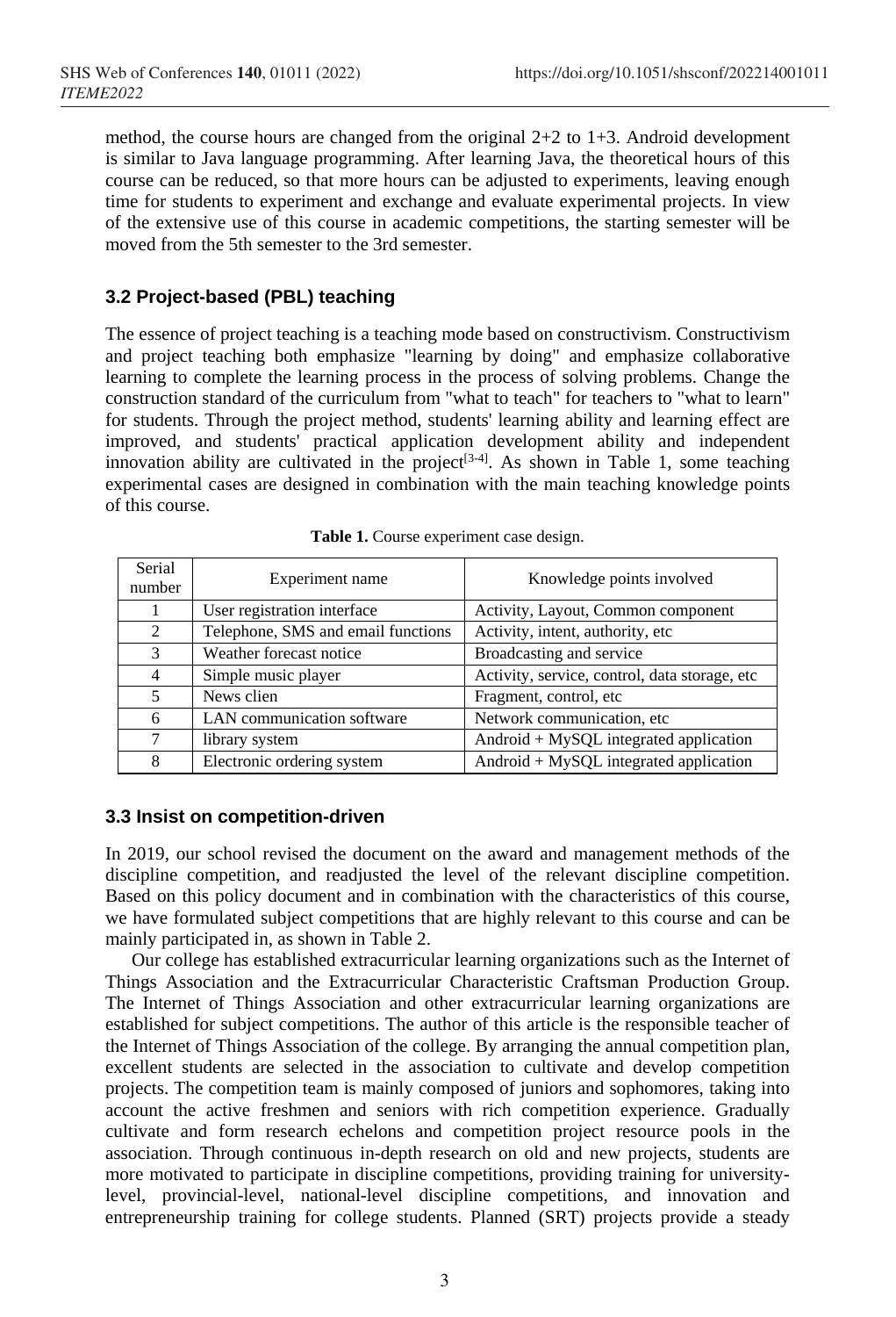stream of back-up students and project support that feed back into course teaching. Since students can participate in association competitions in their freshman year, when they study the Android application development course in their sophomore year, some students already have basic knowledge of program development, form a connection with the course study, and have the opportunity to win the competition in the course study semester Scores or obtain SRT programs at or above the school level. The flow chart of the competitiondriven teaching organization mode is shown in Figure 1.

| Serial<br>Number | Course related competitions                           | Registration time | Grade        |
|------------------|-------------------------------------------------------|-------------------|--------------|
| 1                | Internet plus competition                             | April             | A            |
| $\overline{2}$   | Create youth competition                              | March             | B            |
| 3                | Challenge Cup competition                             | Odd years, March  | B            |
| $\overline{4}$   | China University computer competition<br>(mobile)     | March to May      | $\mathsf{C}$ |
|                  | application innovation competition)                   |                   |              |
| 5                | Software Cup Undergraduate software<br>design         | March             | D            |
|                  | competition                                           |                   |              |
| 6                | China University computer competition                 | March to June     | $\mathsf{C}$ |
| 7                | National University Internet of things<br>Design      | March to June     | D            |
|                  | Competition                                           |                   |              |
| 8                | Application for national innovation projects          | May to June       |              |
| 9                | Danei "discovery Cup" software design competition     | September         | D            |
| 10               | Shandong University Student Science and technology    | November          | D            |
|                  | innovation competition                                |                   |              |
| 11               | School level SRT project application                  | November          |              |
| 12               | Shandong college students' mobile Internet innovation | April to October  | D            |
|                  | and Entrepreneurship Competition                      |                   |              |

|  |  |  |  |  | Table 2. Competition statistics related to the course. |
|--|--|--|--|--|--------------------------------------------------------|
|--|--|--|--|--|--------------------------------------------------------|

Understanding of association activities in the first semester

Participation in association competition in the second semester

Competition participation + Course Teaching in the third semester

Fig. 1. Competition driven teaching flow chart.

If students obtain academic competition awards during the course study, they can get corresponding bonus points in the course grades according to the competition award level. Disciplinary competitions are distributed throughout the year, and course teaching is completed in the last semester of the sophomore year. Based on the teaching organization form organized by the after-school competition association that echoes the course learning, it can better solve the problem of mismatch between the subject competition and course study time, and increase the number of students. The enthusiasm for learning enables students to study with competition project tasks, with clearer learning goals and motivation<sup>[5]</sup>. At the same time, learning in the association can also increase the interaction and communication with teachers, and exercise students' ability of independent learning and teamwork.

#### **3.4 Actively introduce enterprise training**

In 2020, our school proposes a policy of full coverage of school-enterprise cooperation for undergraduate majors to cultivate applied talents. The Internet of Things Engineering major actively signs cooperation agreements with relevant companies. Currently, it has established cooperation with Qingdao Yinggu, Beijing Qianfeng Internet Technology, Dane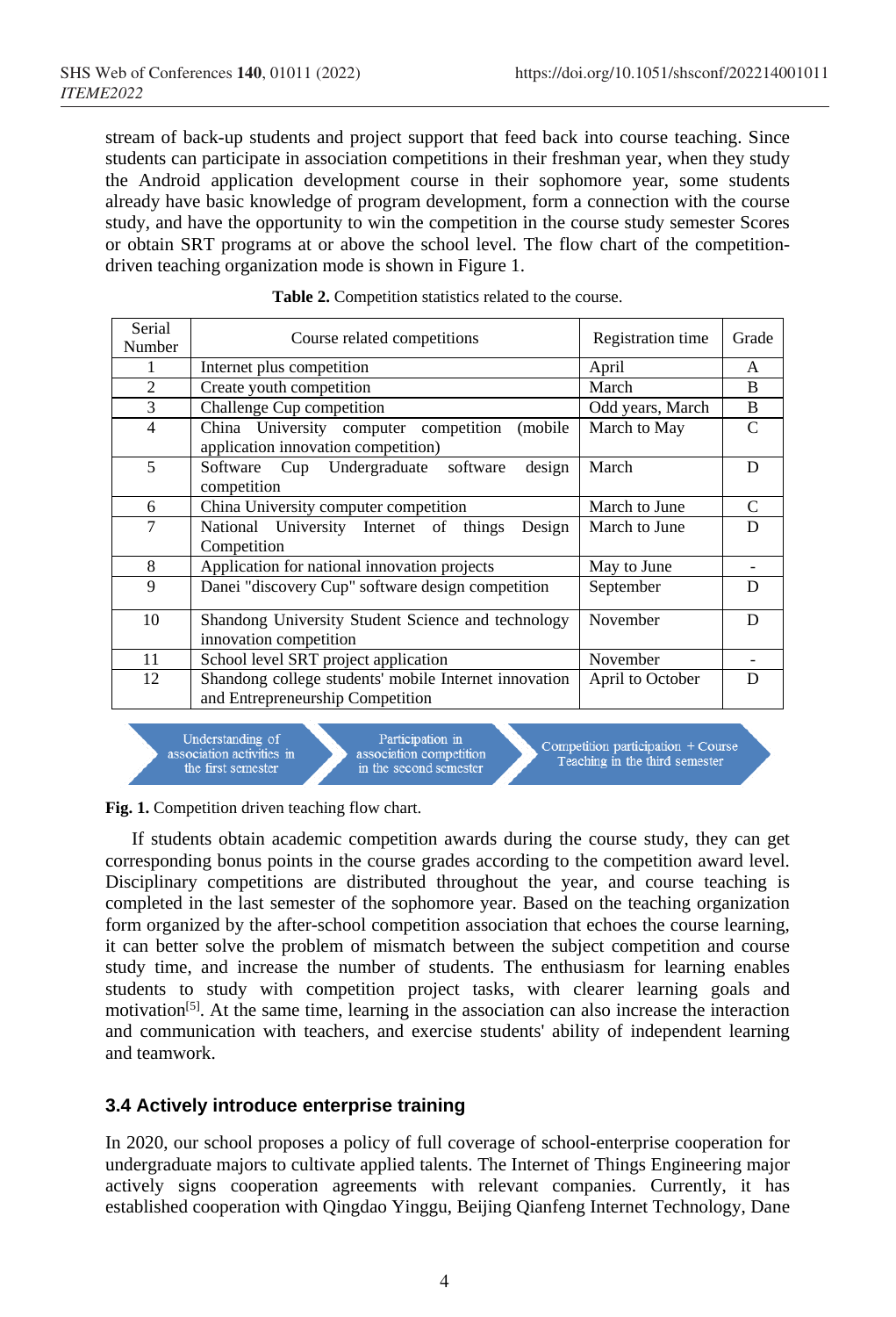Technology and other companies. Professional apprenticeships, internships, corporate teaching, competition guidance and other cooperation methods. In 2020 and 2021 , Qingdao Yinggu and Beijing Qianfeng have respectively taught application courses such as Android project actual combat and JavaWeb programming for IoT engineering majors , mainly in the form of centralized training. Android project combat is the follow-up project-based practical course of Android application development. The two courses of Android run through the application development specifications of the front-end, back-end and database of mobile application project development, and apply the typical Android development framework to actual project development. Improve students' project development ability<sup>[6]</sup>.

#### **3.5 Appropriate integration into faculty research projects**

In order to exercise students' project development ability, functionally decompose the research content of municipal-level smart agricultural applied scientific research topics obtained by teachers, and lead groups of students to develop smart agricultural information management software, rural public health service software, crop disease and insect pest detection software, etc. Carry out exploratory development and successfully obtain three university student innovation plan (SRT) projects.

#### **3.6 Explore diversified curriculum assessment methods**

Course assessment is a direct way to test the effect of course teaching. Students' course performance is the basic basis for students' various evaluations. To a certain extent, this is the most direct driving force for all students to learn. Therefore, course assessment is the direct baton of course teaching effect. Without a suitable assessment method, all the previous teaching reform measures will lose their sustainability. Therefore, the reform of the teaching mode should not avoid the reform of the curriculum assessment method. In order to reflect the OBE outcome-oriented course teaching objectives, the traditional paperbased paper-based examinations are cancelled in the teaching assessment of this course, and more emphasis is placed on the learning process assessment and the learning effect output orientation. The specific course assessment elements are given in Table 3.

| Total score (100%)   |             |               |                                        |                                   |  |
|----------------------|-------------|---------------|----------------------------------------|-----------------------------------|--|
| Usual score $(60\%)$ |             |               | Course design and reply score<br>(40%) |                                   |  |
| Normal               | Related     | Project       | Classroom                              | Workload and innovation of topic  |  |
| experiment           | competition | participation | performance                            | selection $(50\%)$ + personal     |  |
| $(50\%)$             | $(20\%)$    | $(10\%)$      | $(20\%)$                               | workload and defense effect (50%) |  |

**Table 3.** Course assessment elements and components.

As can be seen from the table, the course assessment pays more attention to the learning process. In Android teaching, the writing of traditional experimental reports is canceled, and students are released from stacked homework. In the end, all project experiments in the classroom only submit the electronic version of the experimental source code and selfsummary of the experiment. Teachers try to complete the experimental results in class as much as possible. Acceptance and give graded experimental results, so as to urge students to complete the experiments with high quality and timely. Android-related subject competitions are divided into three grades according to school-level, provincial-level, and national-level competition awards, and the specific bonus range is determined by the award-winning grades. Project participation is mainly reflected by the school-level and provincial-level national SRT projects and teachers' participation in scientific research projects. In the test room performance, 50% of the attendance is on time, and the students